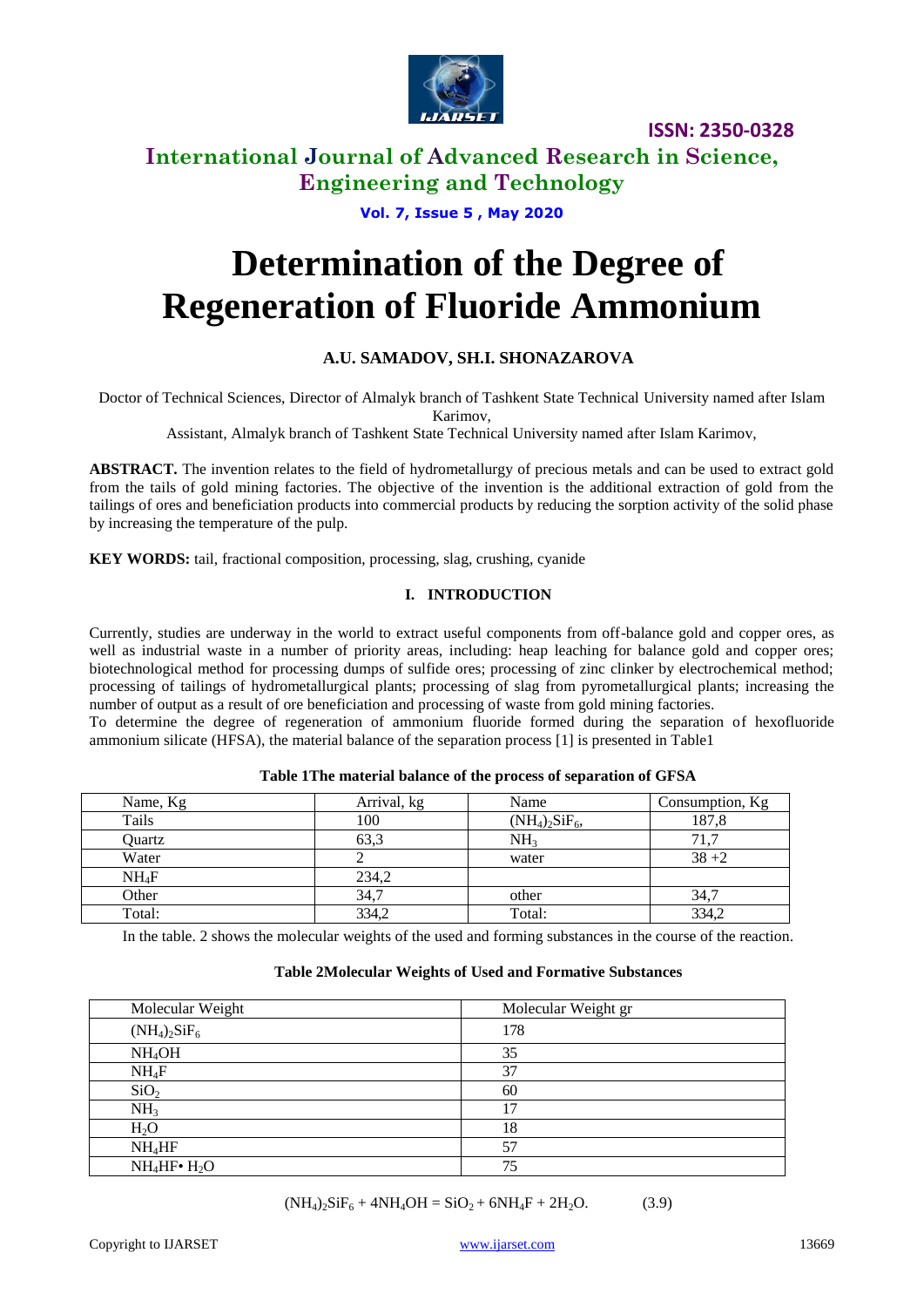

# **International Journal of Advanced Research in Science, Engineering and Technology**

### **Vol. 7, Issue 5 , May 2020**

178 4х35 60 6х37 2х18.

Determine the amount of water needed to dissolve NH<sub>4</sub>F.. (85 g of NH<sub>4</sub>F. are dissolved in 100 g of water at 25 ° C[2].  $261.17 + 222 = 483.17$  ml.

Amount of ammonia required for the reaction.  $X1 = 184x140 / 178 = 144.7$  ml at 100% concentration. At 15% ammonia is necessary.

 $X12 = 100x144.7 / 15 = 964.6$  ml (gr.).

We took 100 gr. weighed HFSA, the concentration of commercial ammonia corresponds to 24%, a 24% ammonia solution is required for the reaction.

> 140 - Х  $24 - 100$ ;  $X_3 = 583.3$  ml

In our case, a 15% ammonia solution is used. Amount of ammonia needed for 178 gr. equal to  $X = 933.4$  ml, for 100 g. necessary.

> 178 - 933.3 ml.  $100 - X$ ;  $X = 524.3$  ml.

For a complete reaction to 100 gr. . (NH<sub>4</sub>)<sub>2</sub> SiF<sub>6</sub> requires 24% ammonia solution

178 - 583.3 ml.  $100 - X$ ;  $X = 325.88$  ml.

So, for the complete carrying out of reactions (3), 325.8 ml are necessary. 24% ammonia solution, using a 15% solution of 524.3 ml. ammonia.

In this case, the  $NH<sub>4</sub>F$  content in the solution is equal.

 $X2 = 184x222 / 179 = 228.2$  gr.

According to reaction 3, water is formed in an amount.

 $X3 = 37.2$  g.

The total amount of water is.

 $964.6 - 144.7 = 819.9$  ml.  $819.9 + 37.2 = 857.1$  ml. In this case, SiO2 is formed.  $X4 = 62.02$  gr.

In the table. 3 shows the material balance of obtaining silicon dioxide

|                        |            | -                 |                 |
|------------------------|------------|-------------------|-----------------|
| Name                   | Coming, kg | Name              | Consumption, Kg |
| 15% NH <sub>4</sub> OH | 964,6      | H <sub>2</sub> O  | 857,            |
| $(NH_4)_2SiF_6$        | 184        | NH <sub>4</sub> F | 228,2           |
|                        |            | SiO <sub>2</sub>  | 62.2            |
| Total                  | 1148,6     | Total             | 1147,32         |

**Table 3 The material balance of obtaining silicon dioxide**

When filtering the formed silicon oxide, we get a precipitate with  $10\%$  moisture  $62.02 + 6.202 = 68.222$  gr. wet sediment.

The concentration of the aqueous NH<sub>4</sub>F solution will be  $228.2 + 857.1 = 1085.3$ .

 $[c] = 100x228.2 / 1085.3 = 21.147 = 21.2\%$ .

Evaporation of aqueous solutions of NH4F leads to its decomposition. The boiling point and composition of the solutions are constantly changing. Even at the end of evaporation, the concentrate, in addition to  $NH_4HF_2$ , contains NH<sub>4</sub>F and H<sub>2</sub>O . The complete conversion and dehydration of NH4 F corresponds to the complete boiling-off of NH<sub>4</sub>HF<sub>2</sub>, that is, cannot be achieved during ordinary evaporation.

Under normal conditions, the density of NH<sub>4</sub>F is  $1.002$  g / cm3.

Melting of NH<sub>4</sub>F is only possible under pressure (at low pressures, the melting point is close to  $240^{\circ}$ C). When heated under ordinary conditions, it decomposes according to the equation: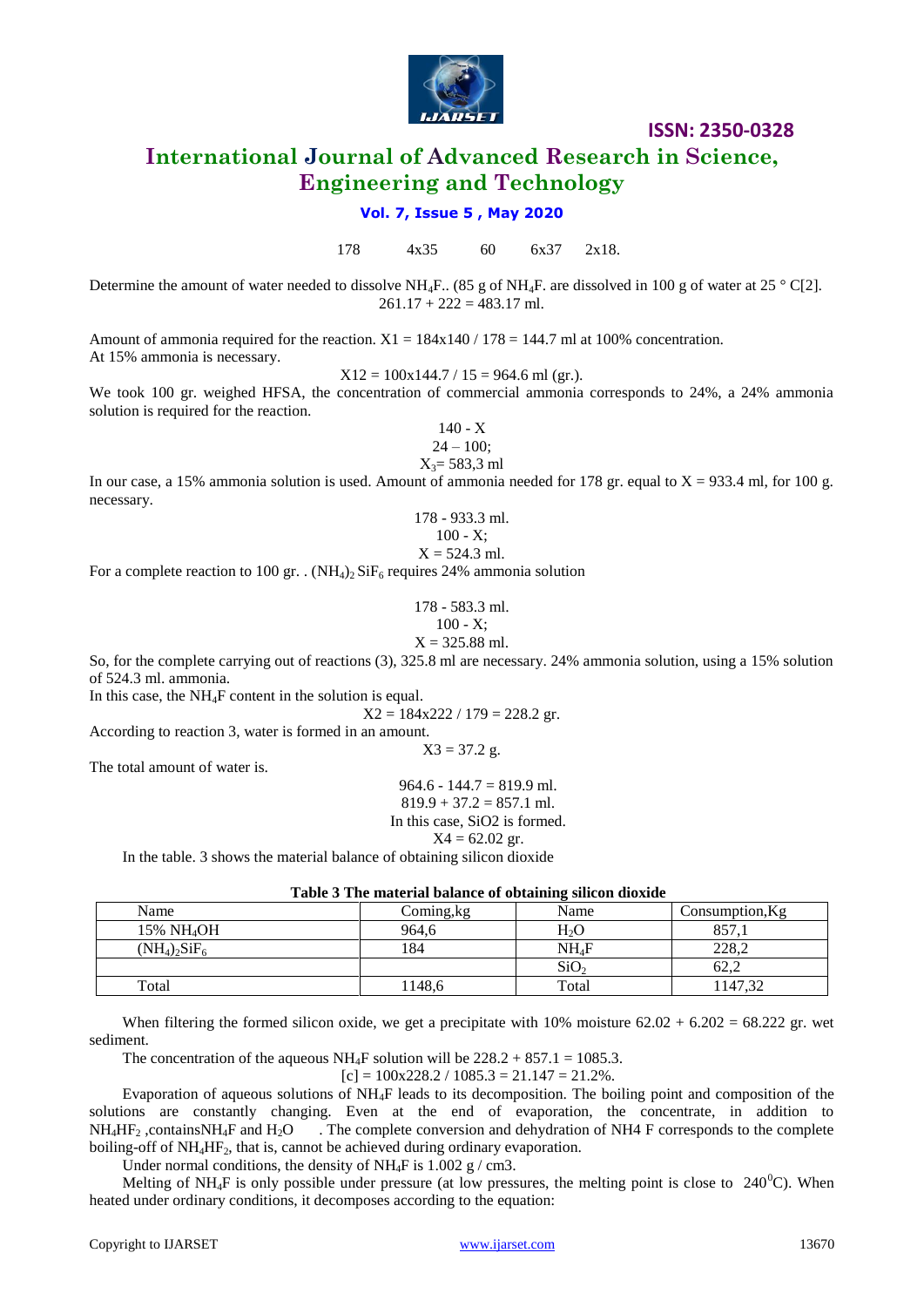

# **International Journal of Advanced Research in Science, Engineering and Technology**

### **Vol. 7, Issue 5 , May 2020**

 $2NH_4F$ (cr.)  $\rightarrow NH_4HF_2$  (cr.)+NH<sub>3</sub> (g.) (3.10)<br>4 57 17 2х37=74 57 17

 $2x37 = 745717$ 

Upon evaporation of the solution, we obtain ammonium bifluoride in the form of a monohydrate.

# $2NH_4F+H_2O \rightarrow NH_4F*HF+NH_3+H_2O.$  (3.11)

$$
74 \quad 18 \qquad \quad 75 \qquad \quad 17 \qquad 18.
$$

Since the content of NH4F in our solution is 228.2 g, we get 231.28 salt in the form of a monohydrate from it. The amount of water in the resulting salt  $= 55.5$  ml.

The required amount of evaporated water.

### $850.9 - 55.5 = 795.4$  ml.

Amount of ammonia which was formed upon receipt of salt = 52.42 ml. The material balance of the production of ammonium bifluoride is presented in table. 4

### **Table 4The material balance of obtaining ammonium bifluoride**

| Name             | Arrival, kg | Name              | Consumption, kg |
|------------------|-------------|-------------------|-----------------|
| $NH_4F$          | 228.2       | $NH_4F^*HF^*H_2O$ | 231.28          |
| H <sub>2</sub> O | 850,9       | $H_2O$            | 795.4           |
|                  |             | NH <sub>3</sub>   | 52,42           |
| Total:           | 1079,1      | Total:            | 1079,1          |

The obtained ammonium bifluoride is used for repeated fluorination. Further fluorination occurs according to equation (3.2).

### **II. SIGNIFICANCE OF THE SYSTEM**

The objective of the invention is the additional extraction of gold from the tailings of ores and beneficiation products into commercial products by reducing the sorption activity of the solid phase by increasing the temperature of the pulp.

**Determination of the yield of silicon dioxide**. In doing so, we use the above equation. As a result of the interaction of a solution of ammonium hexafluorosilicate with ammonia water, silicon dioxide is formed. For a more complete process, mixing is necessary.

During the experiments, a 15% ammonia solution with a density of 0.9390 g / cm<sup>3</sup> was used, the flow rate of which is 524.3 ml of a 15% ammonia solution per 100 g. ammonium hexafluorosilicate. Stirred for 1 hour, then filtered, the precipitate was washed three times with 100 ml and the washings were mixed with the filtrate. The precipitate is dried at  $150^{\circ}$ C and calcined at  $700^{\circ}$ C after cooling, weighed. The results are presented in table. 5

| Table 5                                                    |
|------------------------------------------------------------|
| Experimental determination of the yield of silicon dioxide |

| Name                | Experiences |     |          |     |     |
|---------------------|-------------|-----|----------|-----|-----|
|                     |             | -   |          |     |     |
| $(NH_4)_2SiF_6$ , g | 100         | 100 | 100      | 100 | 100 |
| SiO <sub>2</sub>    |             | ر ر | 227<br>. | 34  | ەد  |

### **III. METHODOLOGY**

In carrying out the work, complex research methods were used, including scientific generalizations, experimental studies in laboratory and industrial conditions for the processing of technogenic formations using inorganic acids and an oxidizing agent, as well as methods of mathematical statistics and correlation analysis of test results using modern computer technology.

**Cyanide secondary cakes**. After desiliconization, this product underwent cyanidation in order to isolate precious metals from it.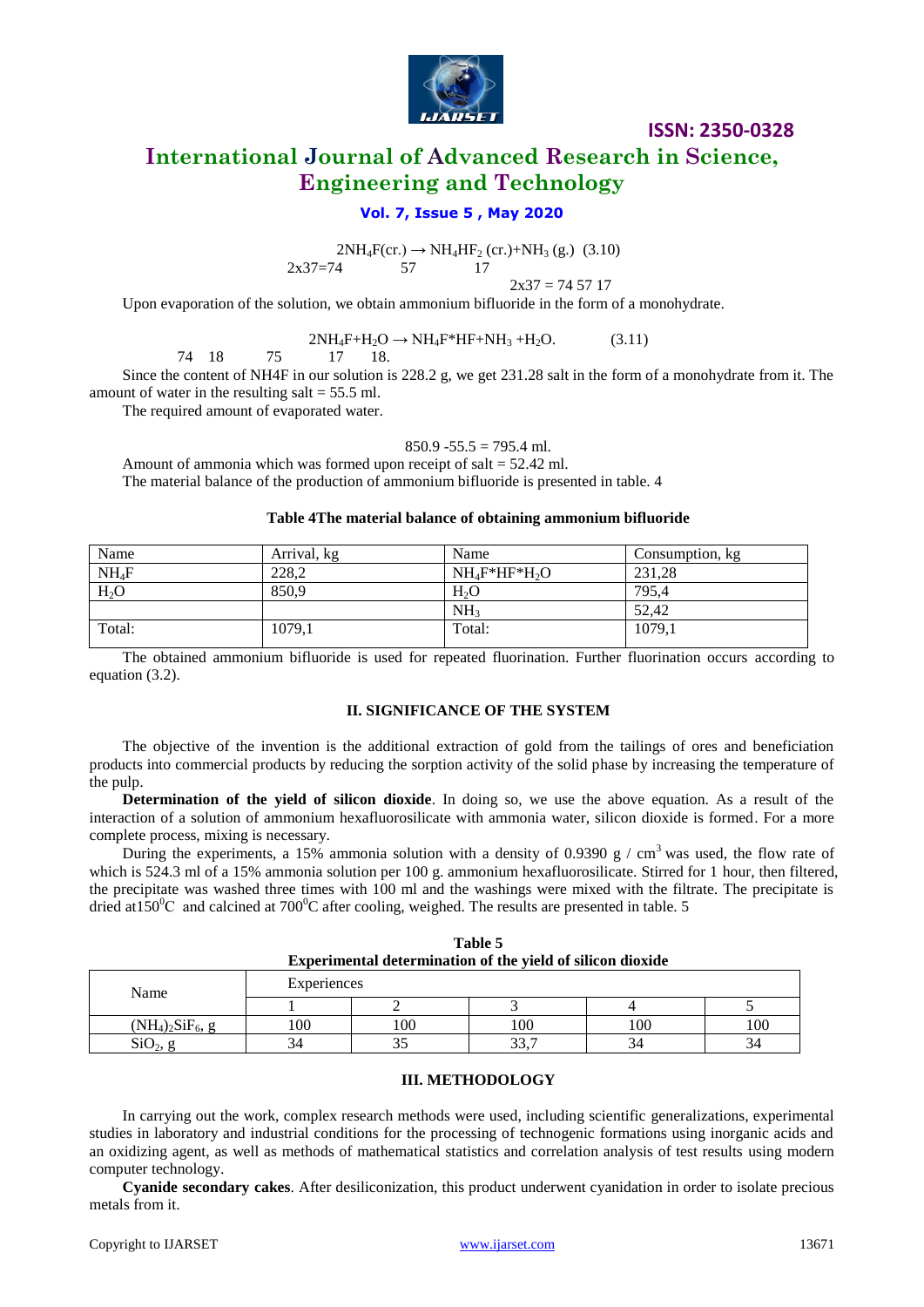

# **International Journal of Advanced Research in Science, Engineering and Technology**

# **Vol. 7, Issue 5 , May 2020**

The essence of the cyanidation process lies in the fact that the crushed ore material containing gold is brought into contact with a solution of sodium cyanide, under the action of which gold passes from the ore into the solution. In the presence of oxygen, dissolution proceeds according to the following reaction:

 $2Au + 4NaCN + O_2 + 2H_2O = 2NaAu (CN)<sub>2</sub>+2NaOH + H_2O$  (3.12)

Na Au  $(CN)_2 \leftrightarrow Na^+ + \{Au (CN)_2\}$ <sup>-</sup> (3.13)

Cyanidation tests of secondary cakes were carried out in the laboratory of the Chadaksky Mill, in bottles with a closed-type mixer with a capacity of 0.75 liters. The concentration of sodium cyanide and protective alkali was determined by titration with a solution of silver nitrate in the presence of indicators. Mixing was carried out on a mechanical mixer with air from the compressor.

**The conditions for cyanide cakes.**

| - Sample                              | 100g       |
|---------------------------------------|------------|
| $-$ ratio T; W                        | 1:2.       |
| $-$ cyanide concentration of          | $0.4\%$ .  |
| residual concentration of lime (CaOH) | $0.02\%$ . |
| Cyanidationtimeis 18 hours.           |            |

### **IV. THE EXPERIMENTAL RESULTS**

- Reagents and equipment The hardware scheme for processing gold-containing tailings consists of the following processes:

- 1 ore opening process:
- 1– NH4F loading unit;
- $-$  1a tail loading unit;
- 2– charge loading unit;
- 3-3a fluorination apparatus (furnace);
- $-$  3b desublimation apparatus
- 4– dust collecting device (filter);
- $-$  5– apparatus for capturing NH<sub>3</sub>, H<sub>2</sub>O, HF (absorber);
- 2 the process of purification of ammonia water and the regeneration of ammonium fluoride:
- 6 apparatus for mixing the resulting products;
- $-7$  filter;
- $-8$  mold;
- $-$  5 apparatus for capturing NH<sub>3</sub>, H<sub>2</sub>O;
- 3 deposition and filtration of silicon dioxide:
- 7 filtering apparatus and deposition;
- 4 process of drying and calcining silicon oxide:
- $-9$  drying apparatus;
- $-10$  calcinations apparatus.

 Samples were taken from gold-bearing stale tails of the gold recovery area. The distribution of gold over sections of the tailings is given in table. 1.1. The number of samples taken and analyzed - 1000 pieces, including:

- $-$  400 samples (210 points) from a square (40x40) m;
- $-$  600 samples (300 points) from a square (10x10) m.

- assay method - assay; sampling depth 1-3 m., for some points 5-20 m; the average gold content in the tailings is  $0.9 \text{ g} / \text{t}$ ; gold reserves - 3.3 tons; fractional composition of 85% - 0.074 mm.

 $\overline{a}$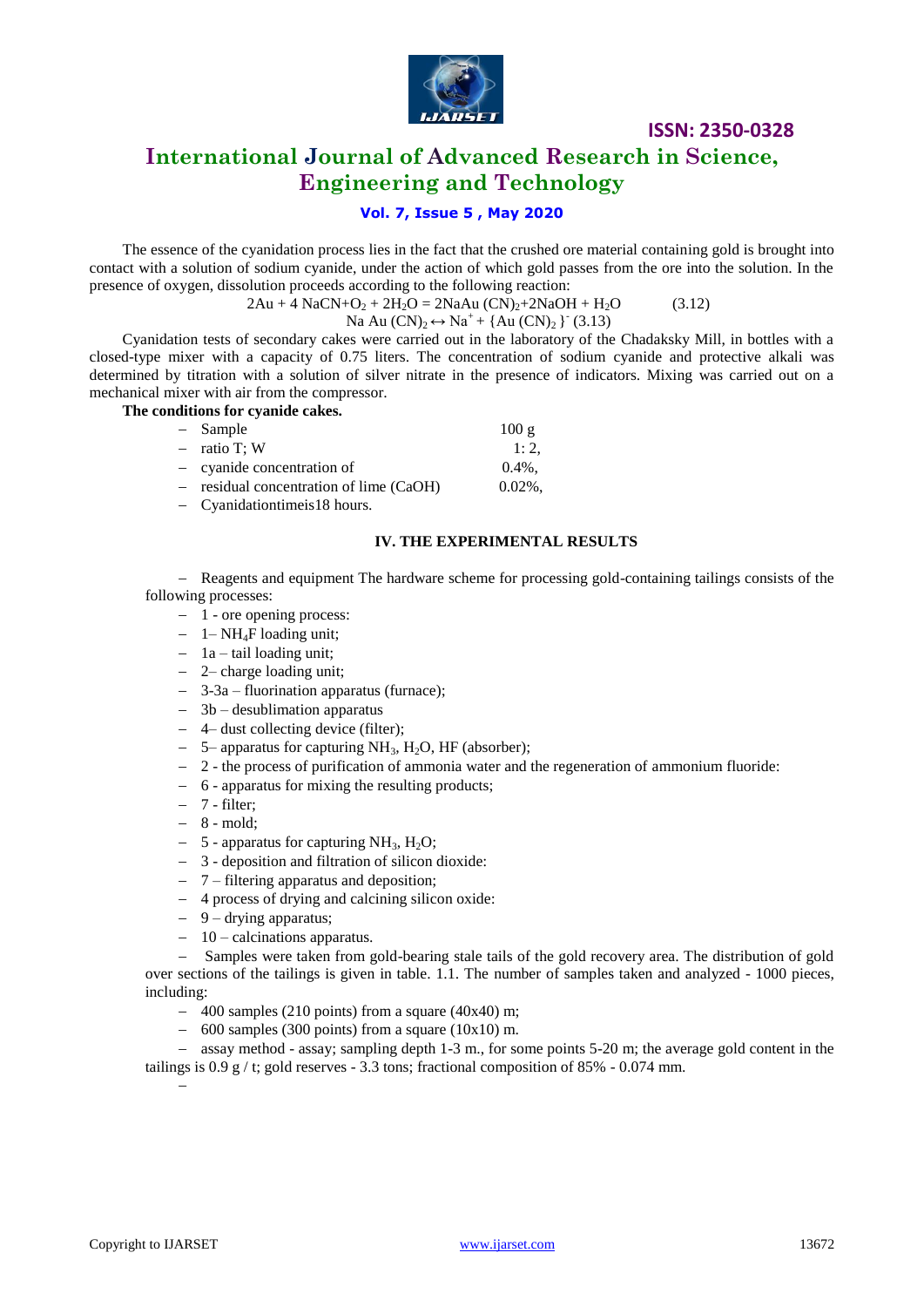

# **International Journal of Advanced Research in Science, Engineering and Technology**

# **Vol. 7, Issue 5 , May 2020**

| Forms of finding gold                                                                     | Content Au $g/t$ | Distribution Au,% |
|-------------------------------------------------------------------------------------------|------------------|-------------------|
| Gold recovered by cyanidation (free and intergrowth)                                      | 0.49             | 35,3              |
| Gold plated with alkaline destructible films (arsenic<br>minerals) (hard to cyanide gold) | 0.33             | 23,7              |
| Gold plated with films of oxidized iron minerals (hard to<br>cyanide gold)                | 0,07             | 5,0               |
| Gold<br>contained in pyrite and arsenopyrite<br>(not<br>recoverable by cyanidation)       | 0.26             | 18,7              |
| Gold finely interspersed in rock-forming minerals (not)<br>recoverable by cyanidation)    | 0.24             | 17.3              |
| Total                                                                                     | 1,39             | 100.0             |

### **Table 6 Rational composition of tailings tailing**

A pilot plant was designed and manufactured with a capacity of 10,000 tons of ash-containing tailings per day. The installation was tested on gold-containing tailings and positive results were obtained, which made it possible to recommend the developed fluoride technology for processing gold-containing tailings for industrial use. In the table. Figures 7 and 8 show the results of a chemical and complete chemical analysis of the tailings of gold mining plants before and after processing. The content of valuable components according to the results of analytical control over the processing of gold-containing tailings increased.

The temperature for intensive fluorination of gold-containing tailings was maintained at the level of 370-400 0C. Temperature control was carried out using sensors installed in the control panel with other control devices.

The specific consumption of ammonium bifluoride was determined by stoichiometry compared to the silica content in gold-containing tails. At a charge heating rate of 10  $\degree$  C / min, desiliconization and separation by 85% in 1 hour. and at a speed of 26  $\degree$  C / min, desiliconization and separation into separate components of the processed mass was 98% per hour.

|           | GOIG mining factories |      |                   |                  |        |                |         |                 |                    |
|-----------|-----------------------|------|-------------------|------------------|--------|----------------|---------|-----------------|--------------------|
|           | $Content\%$           |      |                   |                  |        |                |         |                 |                    |
| Au, $g/t$ | Ag, $g/t$             | As   | Fe <sub>all</sub> | $\text{Fe}^{2+}$ | $Fe3+$ | C<br>$S_{all}$ | $S_{s}$ | CO <sub>2</sub> | CO <sub>oorg</sub> |
| 0,36      | $\overline{ }$<br>1,1 | 0,19 | 4,46              | 2,05             | 2,41   | 0,71           | 0,35    | 2,02            | 0,32               |

#### **Table 7 Results of chemical analysis of stale tail samples Gold mining factories**

### **Table8 Complete chemical analysis of stale tail samples**

**gold mining factories**

|                  | Content,%                      |     |                  |                   |                                |                 |      |               |      |          |
|------------------|--------------------------------|-----|------------------|-------------------|--------------------------------|-----------------|------|---------------|------|----------|
| SiO <sub>2</sub> | Fe <sub>2</sub> O <sub>3</sub> | FeO | TiO <sub>2</sub> | Na <sub>2</sub> O | AI <sub>2</sub> O <sub>3</sub> | CaO             | MgO  | $K_2O$        | MnO  | $P_2O_5$ |
| 60,0             | 3,4                            | 2,6 | 1,0              | 2,0               | 13,7                           | $\Omega$<br>3,3 | 1,65 | $\sim$<br>2,0 | 0,52 | 0,16     |

### **V.CONCLUSION AND FUTURE WORK**

The obtained results of industrial tests of the developed method for extracting gold from gold-containing tailings. Gold from the extraction factories, allowed us to determine the main technological parameters of the process before extraction. The test results indicate a high degree of readiness of the developed fluoride technology for the integrated processing of the tailings of gold mining plants.

Due to the lack of lamps, there is no data on silver in solutions designed to determine the silver content. The results of cyanidation of secondary cakes are given in table. 9.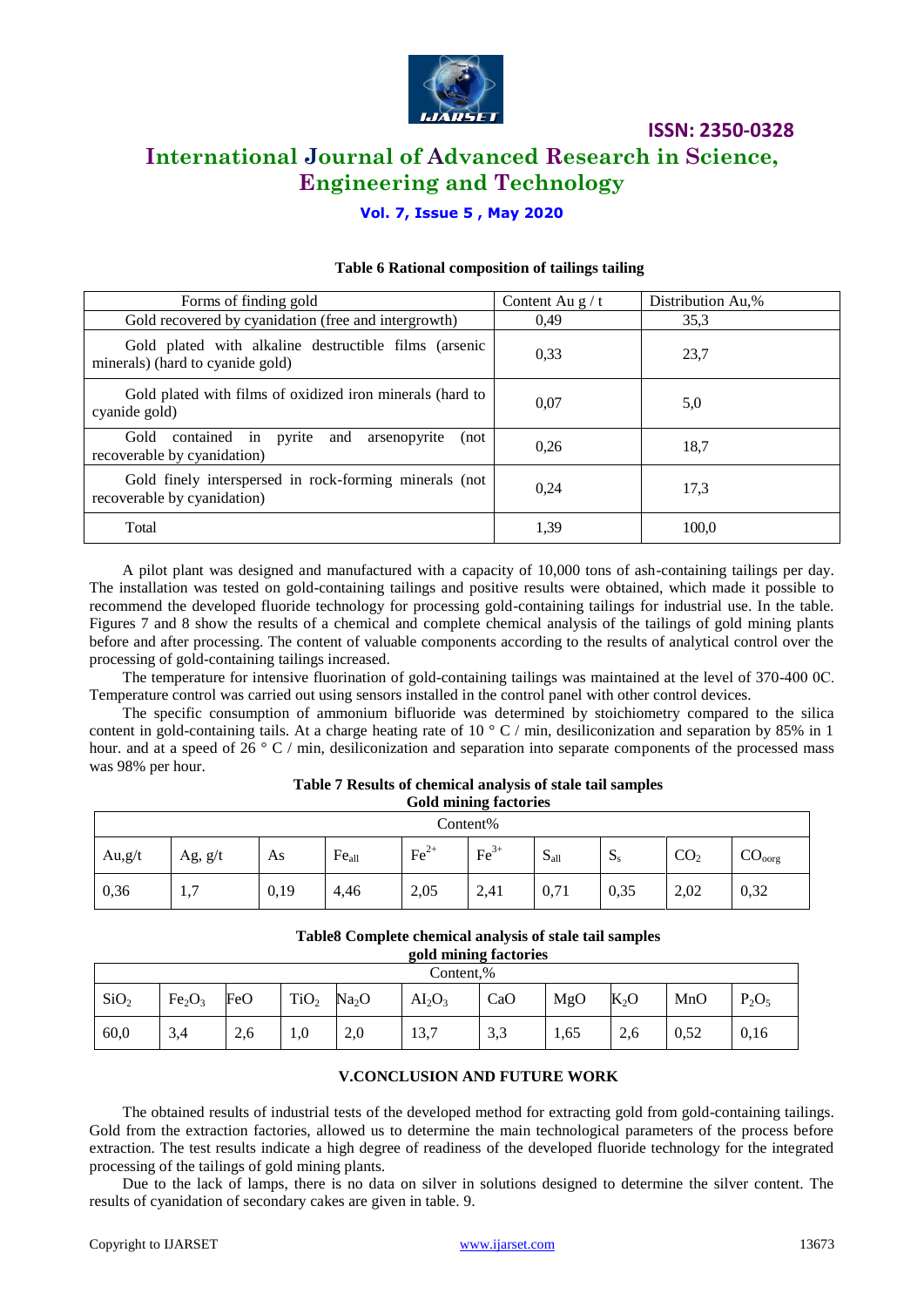

# **International Journal of Advanced Research in Science, Engineering and Technology**

**ISSN: 2350-0328**

### **Vol. 7, Issue 5 , May 2020**

#### **Table 9 The results of cyanidation of secondary cakes.**

#### **Sample No. 1 Lab. No. 947 Content**

| Names product    | Weight,<br>gml | Content<br>Au, $g/t$ | Content Ag, $g/t$ | Extraction<br>Au. $%$ | Extraction<br>Ag, $%$ |
|------------------|----------------|----------------------|-------------------|-----------------------|-----------------------|
| Source           | 100            | ⊥.∠                  | 13.0              | 99.9                  | 99,9                  |
| cake, $g/t$      | 100            | $c_{\text{II}}$      | $c_{\Pi}$         | 99                    | 99                    |
| solution, $mg/1$ |                | 0,29                 |                   |                       |                       |

#### **Sample No. 2 Lab. No. 948**

| Names product    | Weight<br>, g<br>ml | Content<br>Au, $g/t$ | Content<br>Au, $g/t$ | Extraction<br>Au, $\%$ | Extraction<br>Ag, $\%$ |
|------------------|---------------------|----------------------|----------------------|------------------------|------------------------|
| Source           | 100                 | 1,4                  | 17.0                 | 99.9                   | 99,9                   |
| cake, $g/t$      | 100                 | CЛ                   | ĊЛ                   | 99                     | 99                     |
| solution, $mg/1$ |                     | 0,26                 |                      |                        |                        |

After analyzing every hour by the liquid phase for gold, we determined the kinetics of gold dissolution from secondary cakes, which is shown in Fig. 1



#### **Figure 1. Kinetics of dissolution of gold from secondary cakes**

Thus, to determine the degree of regeneration of ammonium fluoride formed during the separation of hexofluoride ammonium silicate, a material balance of the process is drawn up on the basis of which a technological scheme for producing silicon dioxide is proposed.

#### **REFERENCES**

[1]Ernazarov M., Samadov A.U., Raimzhanov B.R., Sanakulov U.K. Development of a technology for the integrated processing of tailing dumps of gold mining plants. International scientific and technical conference "Problems and ways of innovative development of the mining and metallurgical industry" Collection of scientific articles Tashkent 2014, P. 156-159.